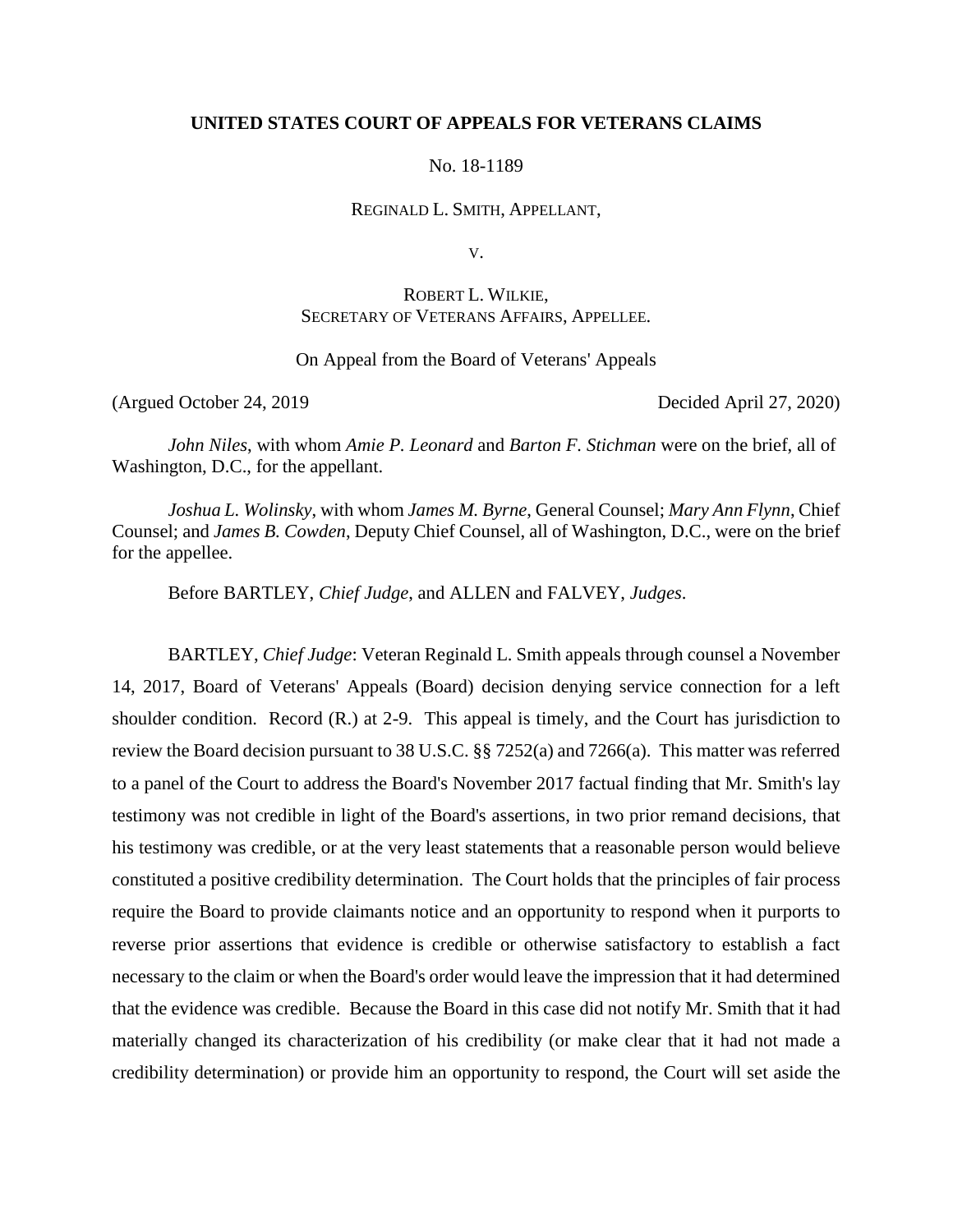November 2017 Board decision and remand the matter for additional development, if necessary, and readjudication consistent with this decision.

# **I. FACTS**

Mr. Smith served in the U.S. Navy from August 1988 to December 1994. R. at 2250. His service medical records (SMRs) include extensive documentation of a left knee injury, for which he was medically discharged, as well as the usual minor ailments such as upper respiratory infections; there is no documentation of a shoulder injury. *See* R. at 2253-2388; *see also* R. at 2250 (DD-214 documenting discharge due to disability and payment of disability severance pay).

In March 2002, Mr. Smith sought private medical treatment for low back pain. R. at 3185. At that time, he reported that "when he has a headache [he] notices [his] neck and shoulders hurt." *Id*. In September 2008, Mr. Smith sought VA treatment for left shoulder pain. R. at 1603-09. He reported that, over the past year, he had "noted persistent anterior and lateral [left] shoulder pain associated with repetitive motion." R. at 1604. He denied "trauma or specific injury" to the joint. *Id.* X-rays of the left shoulder were normal. R. at 1609. The suspected diagnosis was left "biceps" and supraspinatus tendonitis." R. at 1607.

Later that same month, Mr. Smith filed a claim for VA disability benefits for, among other things, a left shoulder condition. R. at 3073-83. He asserted that the injury occurred in 1990 and that he received treatment while he was stationed aboard the U.S.S. *Sumpter*. R. at 3078. In a March 2009 decision, the VA regional office (RO) denied that claim. *See* R. at 2908-10. He initiated a timely appeal, R. at 2881, and a Statement of the Case (SOC) issued in May 2010, in which the RO explained that the claim remained denied because there was no evidence that a left shoulder condition occurred during service, manifested within the first year following separation from service, or was otherwise caused or aggravated by service. R. at 2855.

In his May 2010 Substantive Appeal, Mr. Smith explained that he injured himself while stationed on the *Sumpter* "when [he] was lowering a hatch by [himself]. It was too heavy and [he] lost control because of the weight of gravity and no one to assist [him]." R. at 2836. He stated that his SMRs "should show treatment" for a left shoulder injury. *Id*.

In February 2015, Mr. Smith testified before the Board that he "and another guy [were] lowering a hatch . . . and he dropped his side that he was lowering, and it stretched and pulled on the muscles in my shoulder and back on that side." R. at 2218. He further testified that x-rays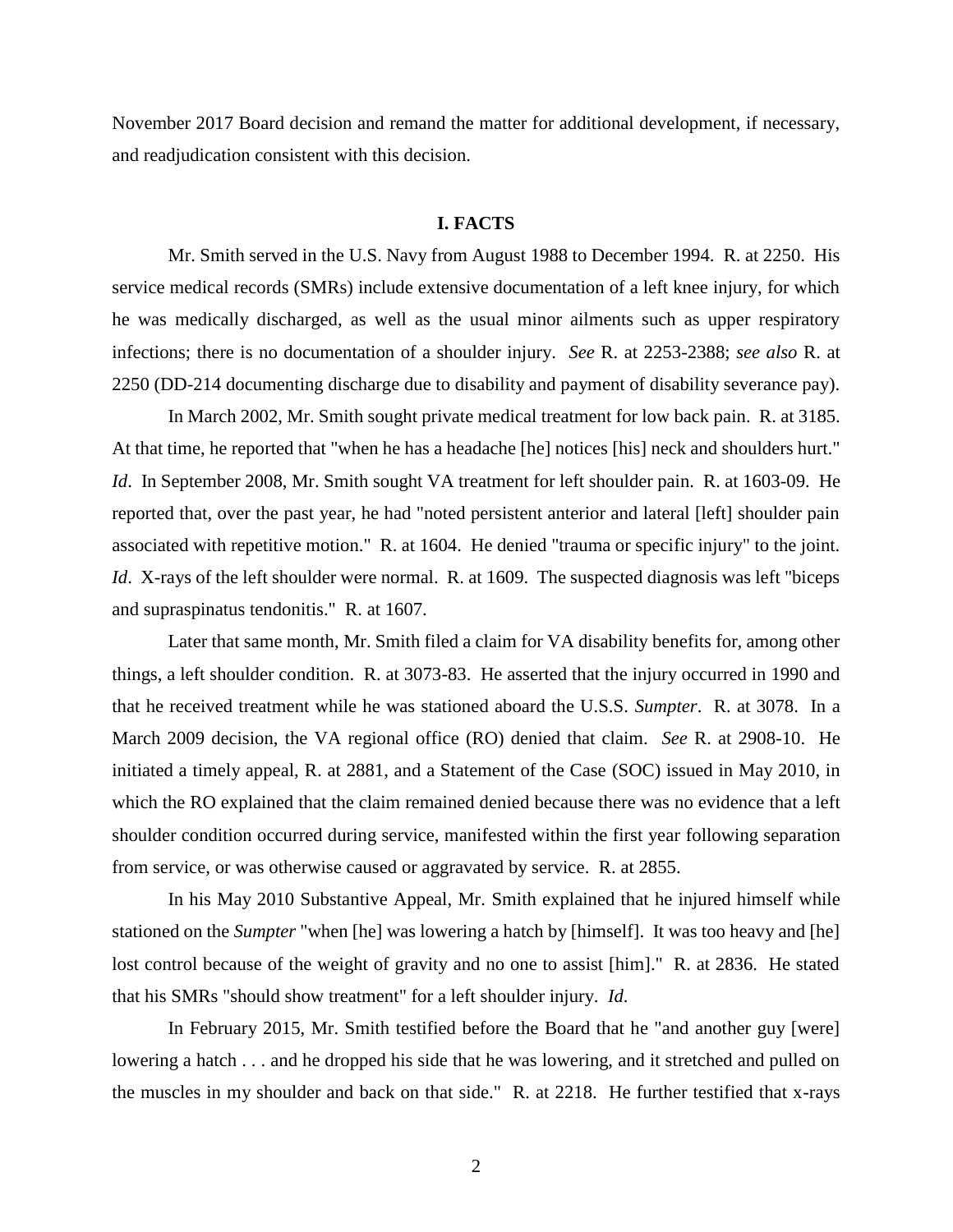were taken during service, R. at 2220; that "they put [him] in a brace for a few weeks to a month or so," R. at 2218; that he periodically sought pain relief while deployed, R. at 2218-20; and that he continued to seek periodic treatment for his left shoulder during and after service, with VA treatment beginning in 1995 or 1996, R. at 2220-21.

In November 2015, the Board remanded the left shoulder claim for a medical opinion. R. at 1793-809. In the remand instructions, the Board directed the examiner to "[p]lease accept as true and [sic] the Veteran's credible lay statements regarding injuring his left shoulder in service while lowering a hatch, resulting in several weeks in a brace or sling and having intermittent shoulder pain ever since." R. at 1808.

Mr. Smith underwent the ordered VA examination in December 2015. R. at 1087-97. The examiner provided a negative linkage opinion based, at least in part, on the lack of documentation of a left shoulder injury in Mr. Smith's SMRs, as well as on the September 2008 VA treatment record documenting a one-year history of shoulder pain. R. at 1089. In a May 2016 Supplemental SOC (SSOC), the RO denied the claim based on a lack of documented left shoulder complaint or treatment during or within the first postservice year and the absence of any medical opinion linking his current left shoulder disability to service; Mr. Smith's credibility was not addressed. R. at 946- 47.

In September 2016, the Board remanded the matter for a new medical opinion because, among other reasons, it was unclear whether the examiner had complied with the Board's instruction to accept as credible Mr. Smith's lay testimony regarding a left shoulder injury. R. at 872-73. The Board repeated the same instruction to the examiner as in November 2015, including the same typographical error to "accept as true and [sic] the Veteran's credible lay statements." R. at 874.

Mr. Smith's file was returned to the December 2015 VA examiner, who provided a supplemental opinion in November 2016. R. at 861-62. In that opinion, the examiner stated that Mr. Smith's account of the in-service injury was "deemed credible," (capitalization altered) but also noted there was no objective evidence of residuals within one year after separation. R. at 861. She further opined that the shoulder pain reported in March 2002 was "likely a radiating pain from his head/neck and not pain originating from his shoulder joint." R. at 862 (capitalization altered). In a March 2017 SSOC, the RO again denied the claims based on a lack of any "evidence of record"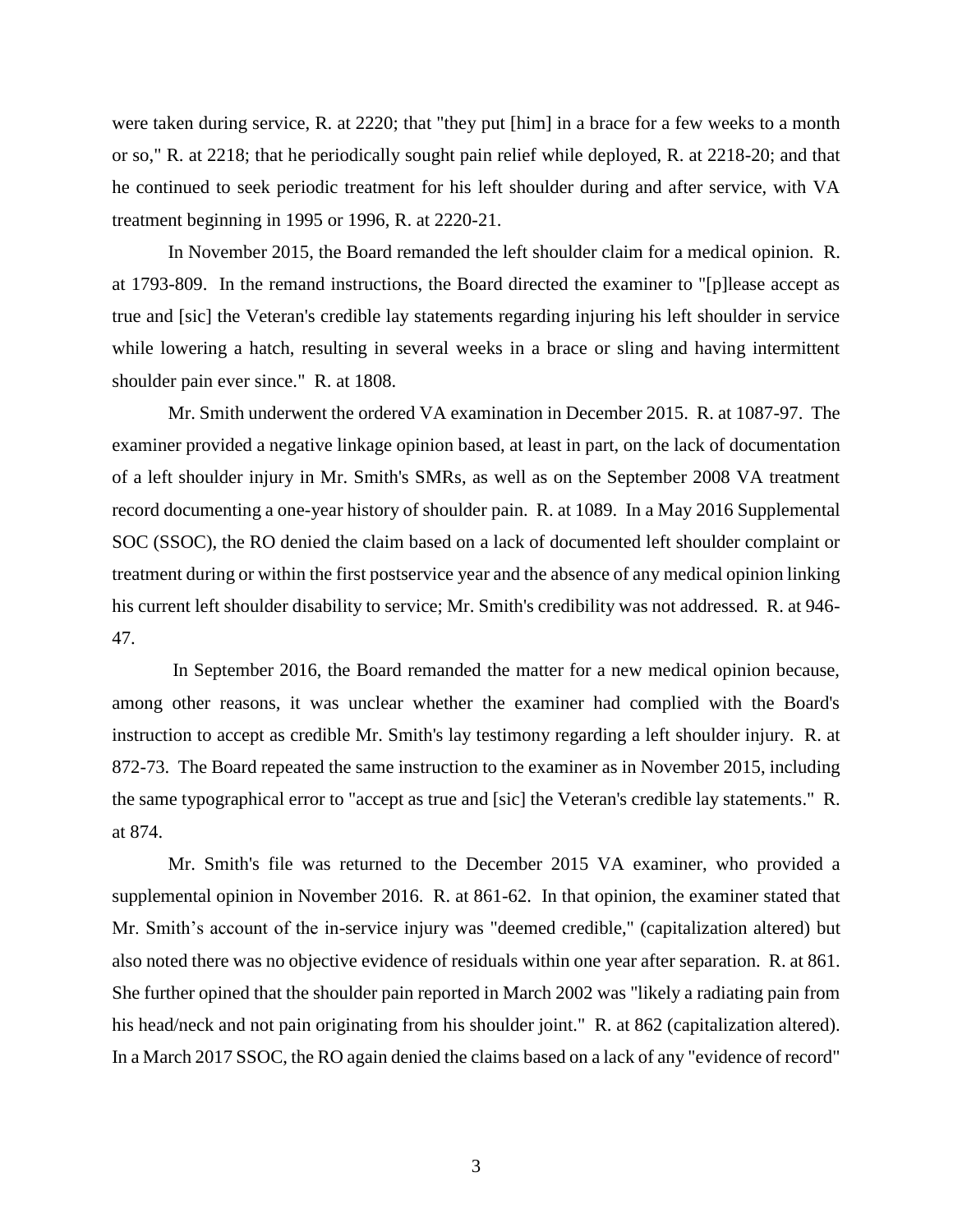linking the left shoulder disability to service; Mr. Smith's lay testimony and credibility were not addressed. R. at 855.

In the November 2017 Board decision on appeal, the Board determined that Mr. Smith's reports of an in-service injury, and continuity of symptoms since, were not credible because the alleged in-service treatment was not recorded in his SMRs, which included a medical board evaluation; because his reports of on-going symptoms were inconsistent with other medical evidence negative or silent for left shoulder symptoms before his September 2008 report that his left shoulder pain began in 2007; and because, if he had experienced long-term shoulder pain since service, it was likely that he would have included that condition in filings, years earlier, for knee and back disabilities. R. at 7-9. The Board explicitly stated that, even if the hatch event occurred, his report of chronic and recurring symptoms during and after service was not credible. R. at 7. The Board denied the claim based on its finding that the preponderance of the evidence "places the onset of [Mr. Smith's] current left shoulder disability to be around 2007," which it noted was over a decade after his separation from active service. R. at 9. This appeal followed.

#### **II. ANALYSIS**

#### A. Arguments

The dispute in this case arises from language used in the two prior Board remand decisions. Mr. Smith argues that, in the November 2015 and September 2016 remand decisions, the Board made favorable findings upon which he relied to his detriment. Appellant's Brief (Br.) at 11-17. Specifically, he contends that, in those remand decisions, the Board found that his lay statements regarding the nature of his shoulder injury, and his reports of chronic impairment and on-going medical treatment since, were credible. *Id*. at 11. He asserts that he relied on these favorable findings to his detriment because, believing that the question of his credibility was decided in his favor, he "did not develop evidence or submit argument to rehabilitate his testimony." *Id*. at 15 (citing R. at 712-14 (argument submitted by non-attorney then-representative that relied on the presumed credibility of Mr. Smith's lay testimony)). Moreover, he observes, "[b]y the time [he] was notified of [] VA's adverse credibility determination, he was foreclosed from responding with additional evidence or argument" because 38 U.S.C. § 7252 prohibits the Court from considering evidence not on the record before the Board. Appellant's Br. at 15. Mr. Smith asserts that he "was deprived of his right to due process when the Board rendered a final decision that reversed its prior,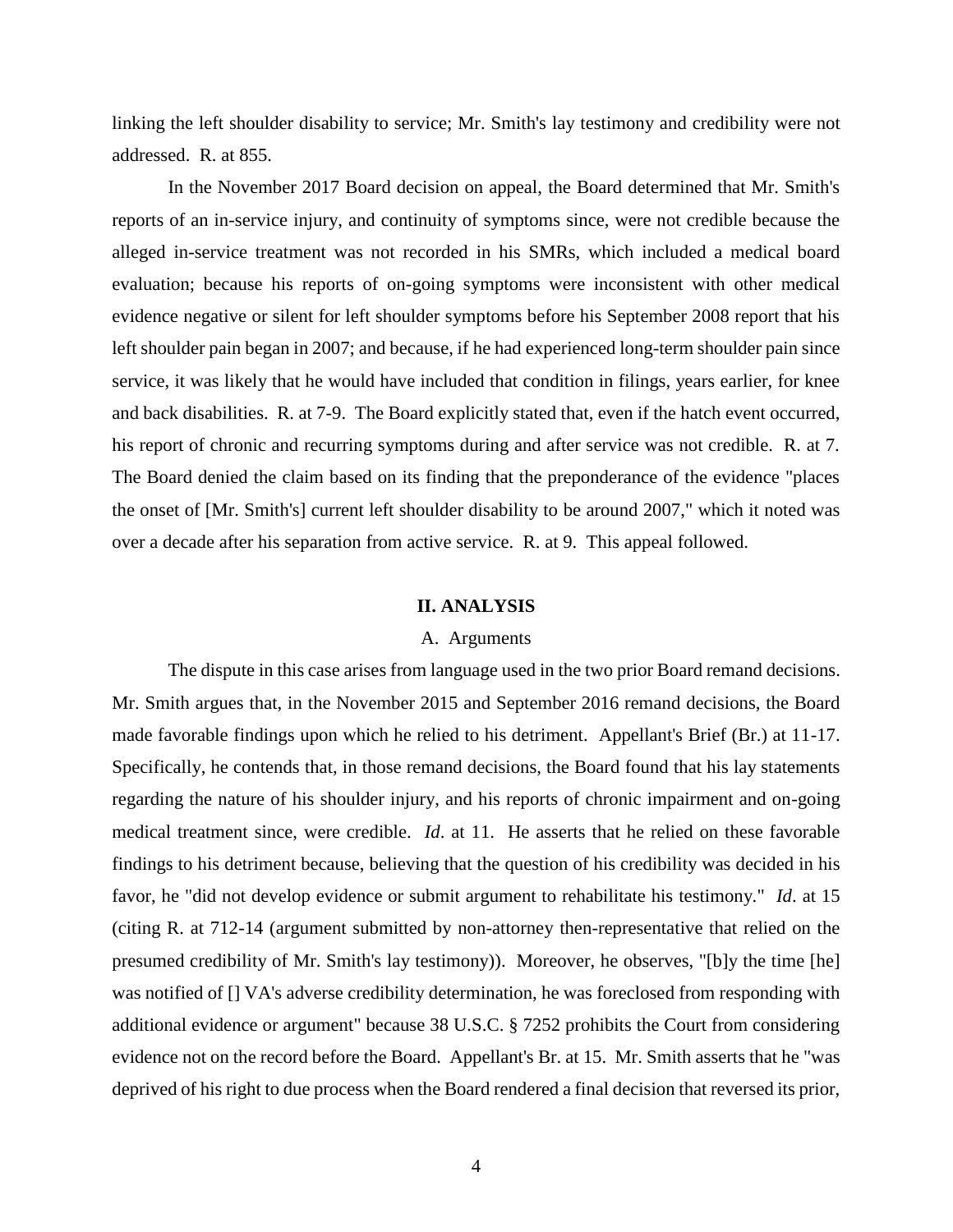favorable credibility determinations without allowing [him] an opportunity to respond." *Id*. at 14. In the alternative, he argues that he was denied fair process when the Board failed "to provide him with notice and an opportunity to respond before it sua sponte reevaluated what Mr. Smith reasonably believed to be two prior favorable credibility findings." Oral Argument at 3:33-3:49, *Smith v. Wilkie*, U.S. Vet. App. No. 18-1189 (oral argument held Oct. 24, 2019); *see also*  Appellant's Br. at 16.

The Secretary challenges Mr. Smith's representation of the facts, arguing that the alleged favorable findings in the November 2015 and September 2016 remand instructions were only "for the purposes of development and instructions to an examiner and not an express Board finding of fact." Secretary's Br. at 8. He further asserts that the language used by the Board in 2015 and 2016 "merely directed that the examiners accept as true" Mr. Smith's lay testimony and did not find that Mr. Smith was credible. *Id*. at 11. Furthermore, he contends that, as a matter of law, "Board remands are interlocutory," R. at 9; therefore, no remand decision could include a binding factual finding because the Board is required to engage in de novo factfinding at the time of the final decision. *Id*. at 8-11 (citing 38 U.S.C. § 7104(a); 38 C.F.R. § 20.1100(b); *Howard v. Gober*, 220 F.3d 1341, 1344 (Fed. Cir. 2000); *Washington v. Nicholson*, 19 Vet.App. 362, 367-68 (2005); *Breeden v. Principi*, 17 Vet.App. 475, 478 (2004); *Matthews v. Principi*, 15 Vet.App. 138 (2001) (per curiam order)). To the extent that Mr. Smith argues that he was denied notice and an opportunity to respond, the Secretary counters that "VA consistently informed [Mr. Smith] that he did not meet the criteria for service connection." Secretary's Br. at 21.

The parties' arguments address whether the Board violated Mr. Smith's due process rights, a Constitutional question, as well as whether he was denied fair process in the adjudication of his claim. Because the Court agrees with Mr. Smith that the Board violated his right to a fair process, it need not reach the Constitutional question of due process. *See Bucklinger v. Brown*, 5 Vet.App. 435, 441 (1993) ("It is '[a] fundamental and long-standing principle of judicial restraint . . . that courts avoid reaching constitutional questions in advance of the necessity of deciding them.'" (quoting *Lyng v. Nw. Indian Cemetery Prot. Ass'n*, 485 U.S. 439, 445 (1988))).

# B. Fair Process

The Board is obligated to ensure that it provides to appellants fair process in the adjudication of their claims. *See generally Thurber v. Brown*, 5 Vet.App. 119 (1993); *see also Bernard v. Brown*, 4 Vet.App. 384, 392-94 (1993) (holding that VA claimants must be provided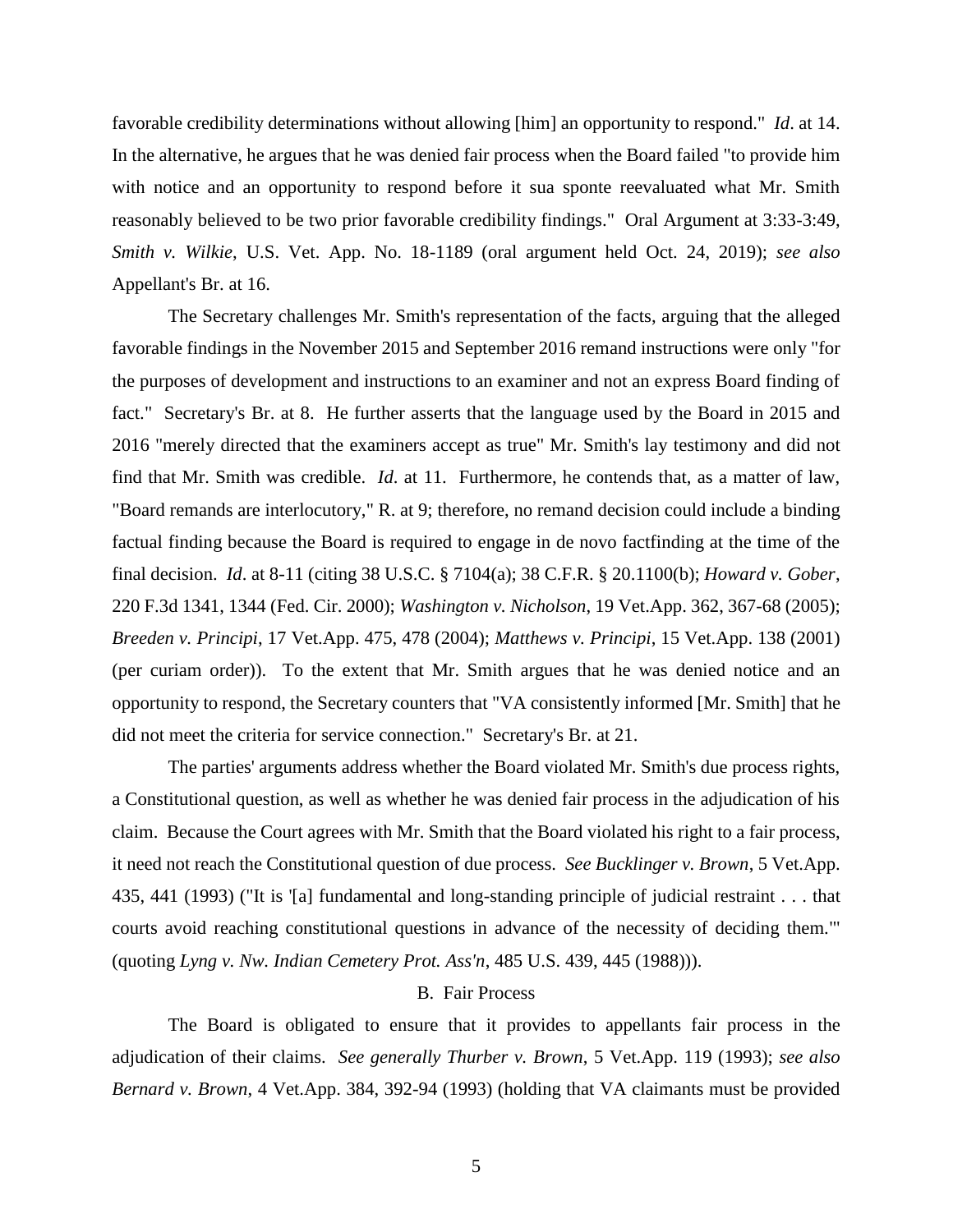the "full benefits of . . . procedural safeguards" afforded by statutory and regulatory provisions establishing "extensive procedural requirements to ensure a claimant's rights to full and fair assistance and adjudication in the VA claims adjudication process"). When the Board develops or obtains evidence, including pursuant to a Board remand order, fair process requires the Board to "provide a claimant with reasonable notice of such evidence and of the reliance proposed to be placed on it, and a reasonable opportunity for the claimant to respond to it." *Thurber*, 5 Vet.App. at 126; *see also Young v. Shinseki*, 22 Vet.App. 461, 471-72 (2009); *Fugere v. Derwinski*, 1 Vet.App. 103, 108 (1990) ("'Where the rights of individuals are affected, it is incumbent upon agencies to follow their own procedures.'" (quoting *Morton v. Ruiz*, 415 U.S. 199, 235 (1974))).

Indeed, "[t]he entire thrust of the VA's nonadversarial claims system is predicated upon a structure which provides for notice and an opportunity to be heard at virtually every step in the process." *Thurber*, 5 Vet.App. at 123; *see also Hodge v. West*, 155 F.3d 1356, 1363 ("[I]n the context of veterans' benefits where the system of awarding compensation is so uniquely proclaimant, the importance of systemic fairness and the appearance of fairness carries great weight [which] . . . may depend on the veteran's ability to ensure the Board has all potentially relevant evidence before it."); *Austin v. Brown*, 6 Vet.App. 547, 551-52 (1994). Moreover, even in situations where no particular procedural process is required by statute or regulation, the principle of fair process may nonetheless require additional process if it is implicitly required when "'viewed against [the] underlying concepts of procedural regularity and basic fair play'" of the VA benefits adjudicatory system. *Thurber*, 5 Vet.App. at 123 (quoting *Gonzales v. United States*, 348 U.S. 407, 412 (1955)).

Our caselaw is clear that the principle of fair process applies throughout the process of evidentiary development. For example, it is well established that VA has an obligation to provide notice and an opportunity to respond when it develops new evidence after the last issuance of an SOC or SSOC. *Id*. Also, this Court has held that the Board fails to procure a medical opinion in "an impartial, unbiased, and neutral manner" when the opinion request contains a Board member's own negative linkage opinion or otherwise suggests that an examiner should reach a predetermined conclusion. *Austin*, 6 Vet.App. at 552; *see also Colayong v. West*, 12 Vet.App. 524, 534-35 (1999) (VA's instruction that an examiner was free to refute a positive linkage opinion compromised the fairness of the adjudication process). Additionally, this Court held that the Board "violated fair process" when it adjudicated an appellant's claim after agreeing to leave the record open for new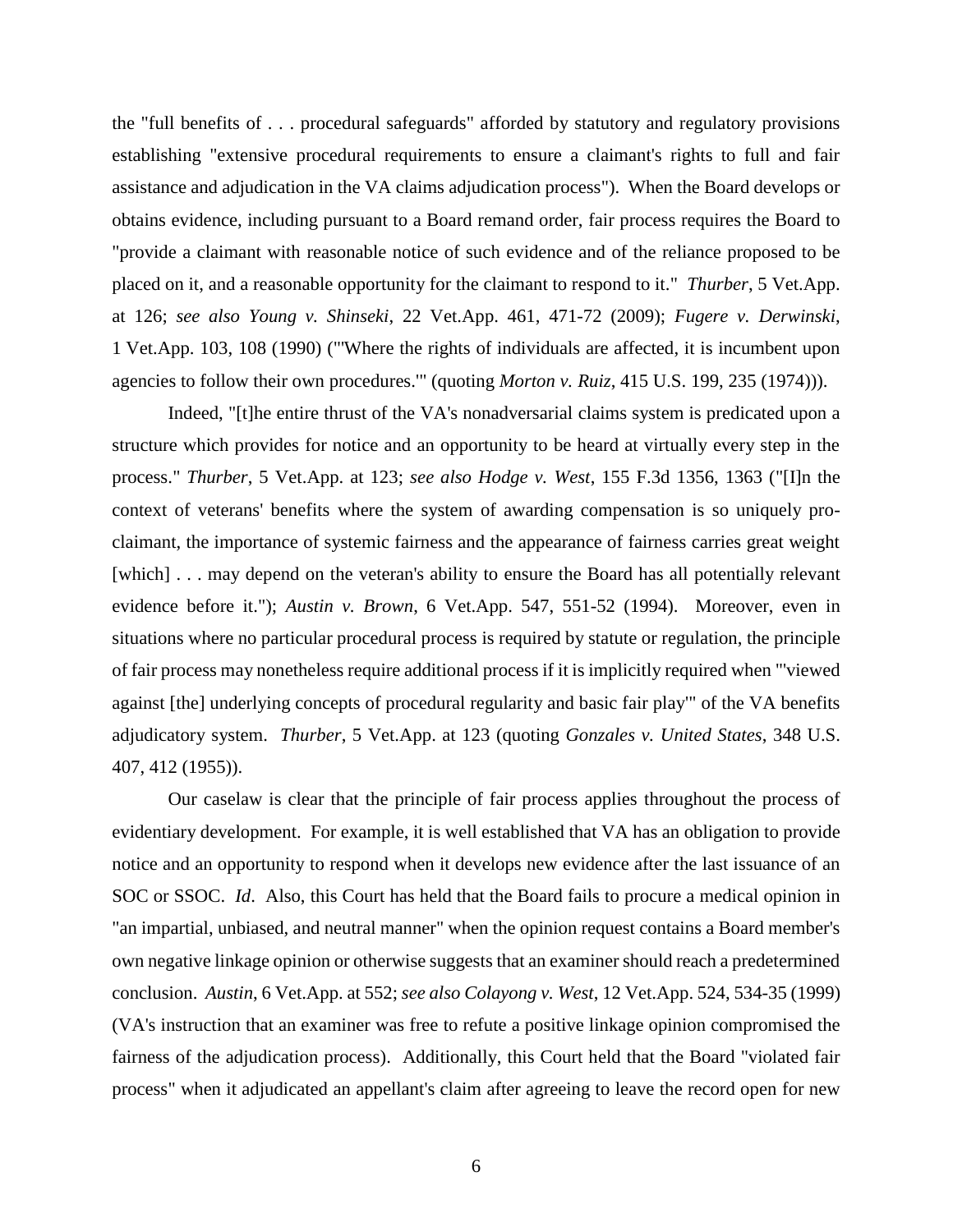evidence but before setting and notifying him of a deadline for submitting that evidence. *Haney v. Nicholson*, 20 Vet.App. 301, 306 (2006). The Court also held that fair process required VA to notify a claimant's previously recognized representative when it purports to cease such recognition, *Svehla v. Principi*, 17 Vet.App. 160, 165 (2003), and to adhere to heightened notice requirements when adjudicating simultaneously contested claims, *Sapp v. Wilkie*, 32 Vet.App. 125, 138-39 (2019).

The question raised in the instant appeal is whether fair process requires notice and an opportunity to respond when the Board, in its role as de novo factfinder, purports to reverse its prior characterization, in non-final Board remand decisions, that evidence is credible or otherwise satisfactory to establish a fact necessary to establish entitlement to VA compensation benefits. The Court holds that it does.

C. Concurrent Development and the Risk of Violating Fair Process

Concurrent development has long been a hallmark of VA's adjudication process, allowing it to simultaneously develop evidence as to the multiple requirements for entitlement to various benefits, such as VA service-connected disability compensation. *See* M21-1, III.iii.1.A.1.g ("When possible and in accordance with proper procedures, all necessary development actions should be completed concurrently, rather than piecemeal."). Concurrent development potentially saves time, a laudable and important goal, but it may also lead to confusion when one set of development actions requires the assumption of facts that have yet to be fully established, and that may or may not yet have been fully considered on the merits. Therefore, when conducting evidentiary development concurrently, fair process requires that VA not give claimants, who are, after all, lay persons unskilled in the nuances of the law, the impression that it has made factual determinations upon which they can rely. *See Hodge*, 155 F.3d at 1363; *Austin*, 6 Vet.App. at 551- 52; *Thurber*, 5 Vet.App. at 126; *see also* 38 U.S.C. 5103 (claimants must be notified of the information and evidence necessary to substantiate a claim); *Daves v. Nicholson*, 21 Vet.App. 46, 52 (2007) ("Communication between VA and a claimant is a critical component of the adjudication process."). In other words, when VA's actions reasonably—but mistakenly—lead a claimant to conclude that a factual matter has been resolved favorably, the claimant has not properly received notification concerning the information or evidence necessary to substantiate the claim, lacks a meaningful opportunity to respond, and is denied fair process. That is what occurred in this case.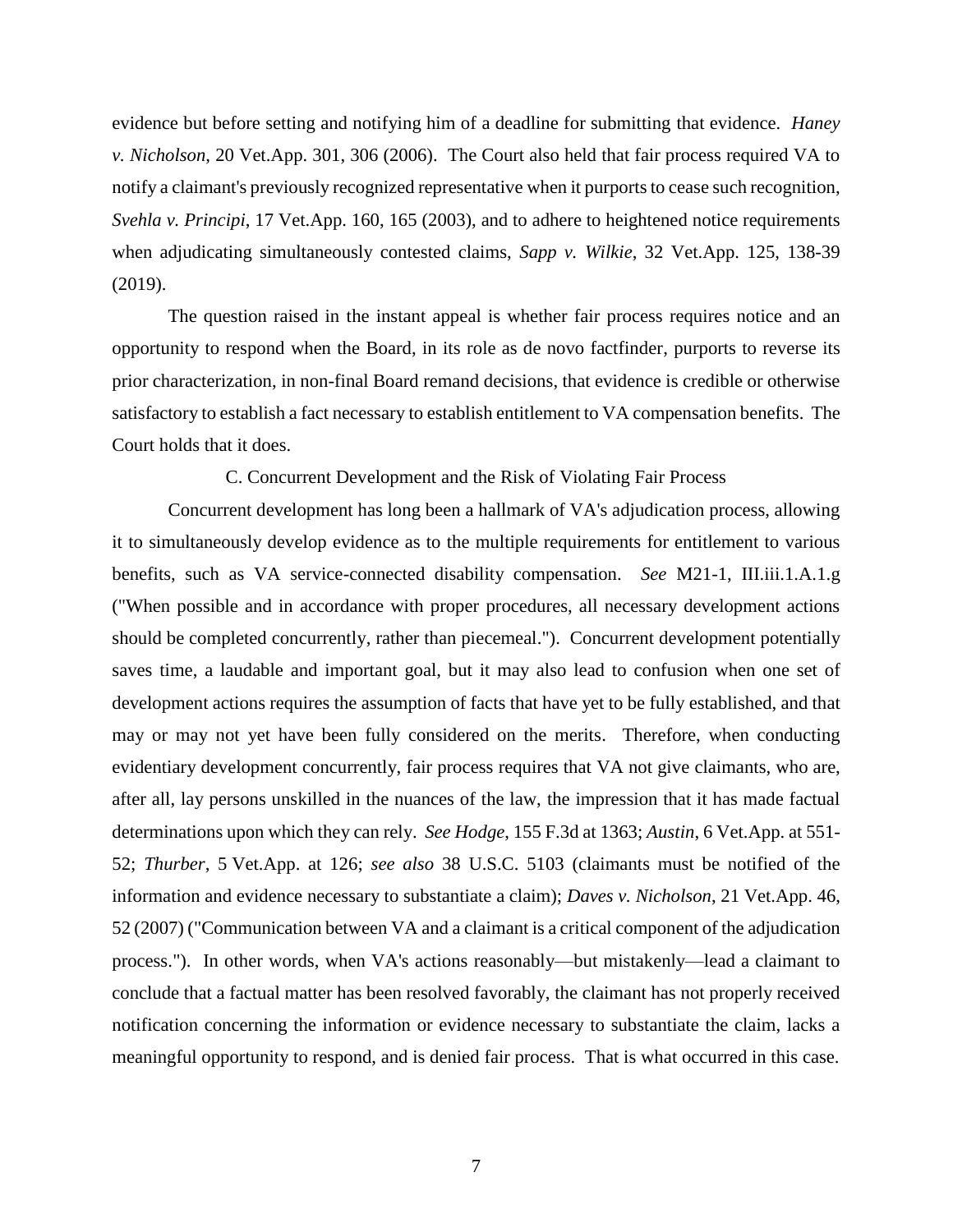Here, the November 2017 Board decision denied Mr. Smith fair process because the remand language used in November 2015 and September 2016 lacked any qualifiers that would communicate to Mr. Smith that no decision had been made either way as to his credibility concerning the occurrence of an in-service injury, and no attempt was made thereafter to correct the unqualified assertion that his statements were credible. As noted above, in its November 2015 and September 2016 Board decisions, the Board instructed the examiners to "accept as true and [sic] the Veteran's credible lay statements regarding injuring his left shoulder in service while lowering a hatch, resulting in several weeks in a brace or sling and having intermittent shoulder pain ever since." R. at 874, 1808. It is true that Board remand decisions are neither final nor binding. 38 C.R.F. § 20.1100(b) (2019); *cf. Mathews v. McDonald*, 28 Vet.App, 309, 317 (2016) (holding that, because Board remands are not final decisions appealable to the Court, the Board must provide adequate reasons or bases for any unfavorable findings in a prior Board remand that is adopted in a subsequent Board decision). But because the Board's instructions stated that Mr. Smith's statements *were* credible, as opposed to requesting that the examiners *assume* credibility for the limited purpose of conducting the examinations and providing medical opinions, Mr. Smith was reasonably—but mistakenly—led to conclude that the Board had resolved the question of credibility in his favor. To the extent that the Board subsequently, on de novo review of the evidence, as required, *see* 38 U.S.C. § 7104(a); *Disabled Am. Veterans v. Sec'y of Veterans Affairs*, 419 F.3d 1317, 1319 (Fed. Cir. 2005) ("[T]he Board conducts de novo review of regional office proceedings based on the record."), found Mr. Smith's statements not credible, fair process required that Mr. Smith be given notice of that proposed factual finding and provided the opportunity to submit evidence concerning his credibility or to support the now-unestablished element of his claim, the alleged in-service injury.

The Court is not suggesting that the Board intended to mislead Mr. Smith. Nonetheless, the language used in the November 2015 and September 2016 remand decisions could reasonably lead Mr. Smith to believe that the credibility question was favorably settled, and he asserts that he relied on that mistake to his detriment. *See* Appellant's Br. at 15. *Compare* R. at 855 *and* 946-47 (Mar. 2017 and May 2016 SSOCs denying the claims but not addressing credibility), *with Williams v. Wilkie*, 32 Vet.App. 46, 58-59 (2019) finding no fair process violation when the veteran "had been notified on multiple occasions of the reasons for the denial of his claims" and had opportunity "to challenge those denials" but did not do so). Indeed, Mr. Smith's first postremand notice that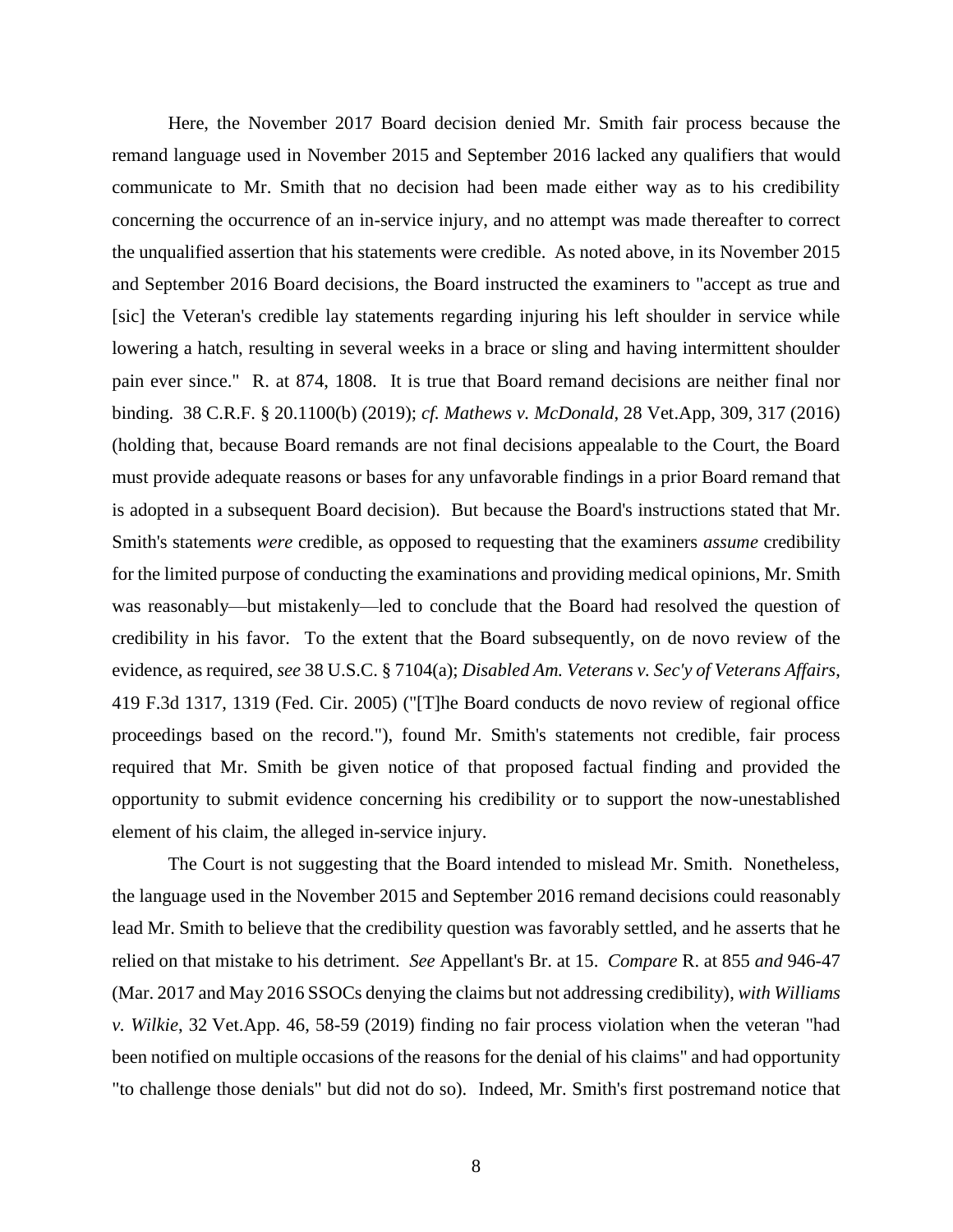the credibility question was no longer favorably resolved was the November 2017 Board decision on appeal, at which point it was too late for him to respond with additional evidence supporting his credibility. *See* 38 U.S.C. § 7252(b); *McCullough v. Principi*, 15 Vet.App. 272, 273-74 (2001) ("The Court is precluded by statute from considering any material that was not contained in the 'record of proceedings before the Secretary and the Board.'" (quoting *Rogozinski v. Derwinski*, 1 Vet.App. 19, 20 (1992))).

The Board's November 2015 and September 2016 remand decisions stated that Mr. Smith's lay statements were credible. The Board's subsequent November 2017 decision on his credibility lacked fair process because Mr. Smith was not notified of this reversal or provided an opportunity to respond with argument or evidence. Because Mr. Smith asserts that he relied to his detriment on the Board's November 2015 and September 2016 representation of his testimony as credible, the Court concludes that he was prejudiced by this error. *See Daniels v. Brown*, 9 Vet.App 348, 353 (1996) (holding that the Court cannot conclude that an error was not prejudicial where "it is possible that the appellant would have sought and obtained additional medical opinions, evidence[,] or treatises" on the disputed question of fact). Consequently, remand is required. *See* 38 U.S.C. § 7261 (requiring the Court to "take due account of the rule of prejudicial error").

## D. Adequacy of VA Medical Opinions

For the sake of guidance to the Board on remand, *see Quirin v. Shinseki*, 22 Vet.App. 390, 395 (2009), the Court notes an additional issue that warrants attention. Mr. Smith asserts that the December 2015 and November 2016 medical opinions, provided by the same VA examiner, are inadequate. Appellant's Br. at 12-14. He notes that the Board questioned whether the VA examiner's December 2015 opinion considered his lay testimony regarding continuity of symptoms as credible, as directed in the November 2015 remand decision. *Id*. at 12. He contends that the November 2016 opinion is similarly flawed because the examiner "explicitly stated that her opinion" was based on the objective medical evidence, which did not document residuals within the first postservice year; therefore, she must not have contemplated as credible Mr. Smith's lay statements, including that he has had intermittent shoulder pain since service. *Id*. at 13. The Secretary disputes these contentions. Secretary's Br. at 16-19. The Court agrees with Mr. Smith.

In her December 2015 opinion, the VA examiner cited, as part of her rationale, the lack of documented disability in Mr. Smith's SMRs, but she did not address his lay statements regarding continuity of symptoms following in-service injury. R. at 1089. In her September 2016 opinion,